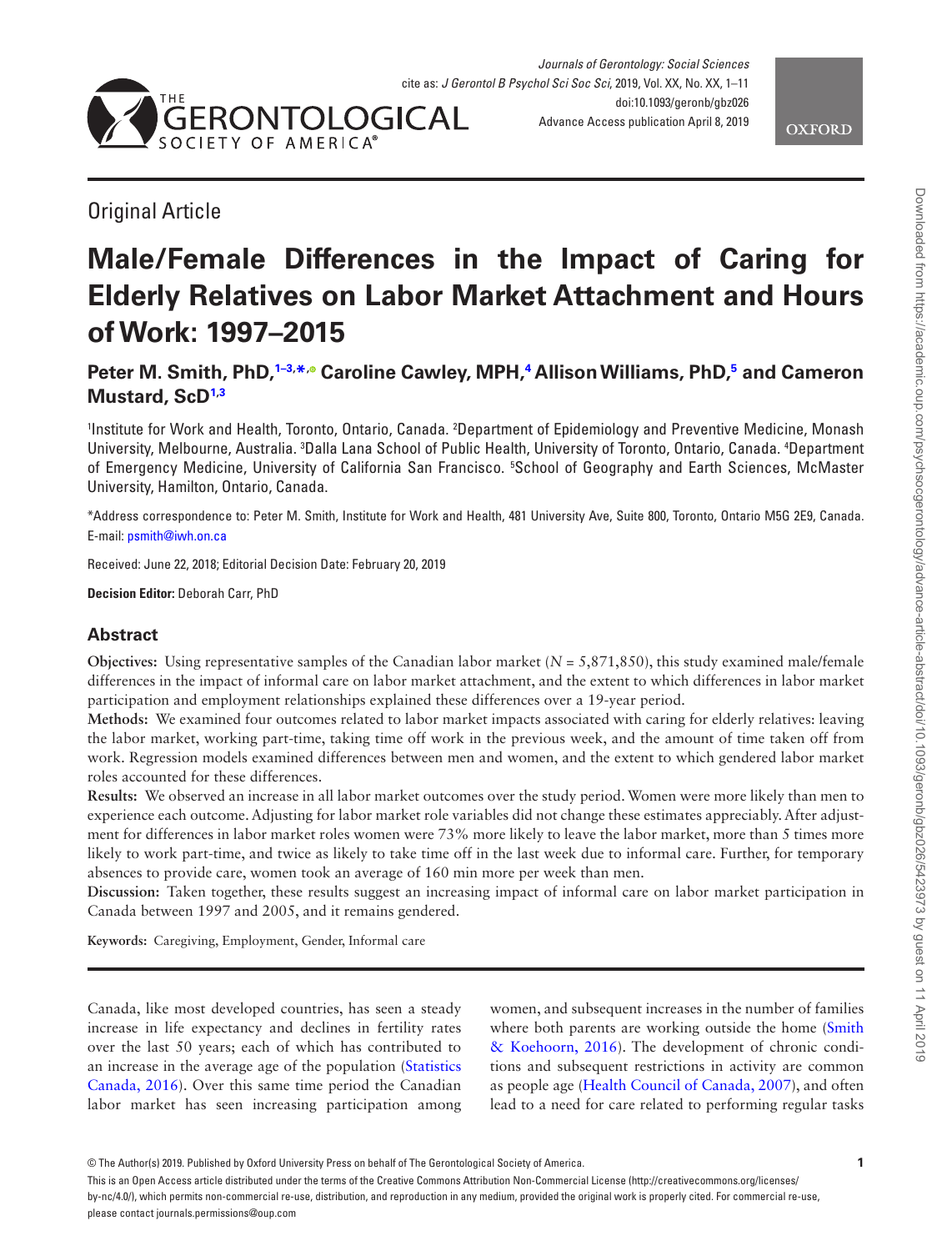and acts, particularly assisted transport and the activities of daily living (e.g., washing, dressing, and feeding oneself). In many situations the responsibility for this care work falls on family members (defined here as informal care work). There is a reasonably large body of research demonstrating that informal care work is associated with negative labor market participation outcomes ([Carmichael, Charles,](#page-9-1)  [& Hulme, 2010](#page-9-1); [Lilly, Laporte, & Coyte, 2007;](#page-9-2) [Nguyen](#page-10-2)  [& Connelly, 2014;](#page-10-2) [Nguyen & Connelly, 2017\)](#page-10-3). The labor market outcomes associated with informal care work may include major transitions, such as the need to leave work, or less intrusive impacts such as working fewer hours in a given week (these are also referred to as extensive and intensive margins in the economic literature) ([Carmichael](#page-9-3)  [& Charles, 2003](#page-9-3); [Van Houtven, Coe, & Skira, 2013](#page-10-4)). The objective of this article is to examine time trends in the impacts of informal care on multiple labor market participation outcomes in Canada over a 19-year period, with a focus on differences between men and women.

Understanding which workers are more likely to have their labor market participation affected by informal care is complex [\(Nguyen & Connelly, 2014](#page-10-2); [Van Houtven et al.,](#page-10-4)  [2013](#page-10-4)). Under a role-strain hypothesis, workers who have the strongest attachment to the labor market (i.e., work the longest hours) would be the most likely to have their labor market participation affected by informal care. This is because, given the finite number of hours in a day, time spent giving informal care is more likely to affect the number of hours they can spend at work, compared to workers who have more hours per day/week outside of the labor market available to them to provide informal care (i.e., part-time workers or casual workers) (Carr et al., 2018; [Gonzales, Lee, & Brown, 2017\)](#page-9-5). Conversely, under a marginal utility hypothesis, those workers who have lower quality jobs and those who are less attached to the labor market (i.e., work fewer hours) might be the most likely to engage in informal care, as the loss of paid hours or their overall contribution to total household income will be less than that of workers who earn higher wages, or who are the main breadwinner in the household [\(Carmichael et al.,](#page-9-1)  [2010](#page-9-1); [Carr et al., 2018](#page-9-4); [Nguyen & Connelly, 2014;](#page-10-2) [Van](#page-10-4)  [Houtven et al., 2013](#page-10-4)). It is possible that in relation to labor market impacts of informal care both these hypotheses could be supported, as workers with less attachment may be more likely to provide informal care per se, but workers with greater attachment may be more likely to have informal care affect their labor market hours. It is also possible that the impacts might differ depending on the outcome under investigation. For example, part-time workers might be less likely to make a permanent change to exit the labor market, because they can more easily accommodate hours spent doing informal care compared to workers who work full-time (Carr et al., 2018). However, under a marginal utility framework, they will be more likely to miss hours from work on a nonpermanent basis, compared to those who work full-time.

Theories of gender-role expectations in relation to providing care and gendered labor market participation would suggest that women, in general, will be more likely to provide care, and subsequently have informal care affect labor market outcomes, compared to men (Pinquart & Sorensen, [2006](#page-10-5)); although men will also engage in informal care work ([Carmichael & Charles, 2003;](#page-9-3) [Lilly et al., 2007](#page-9-2)). Although authors have suggested that gendered labor market roles have changed in Canada and in other countries over recent decades, with differences between men and women in caregiving and labor market hours narrowing to some extent [\(Pinquart &](#page-10-5)  [Sorensen, 2006;](#page-10-5) [Smith & Koehoorn, 2016\)](#page-10-1), there are still substantial differences in male and female roles both inside and outside of the workplace [\(Quinn & Smith, 2018\)](#page-10-6).

Women and men hold different positions in the labor market across occupations and industries, work hours, and employment relationships [\(Armstrong & Messing,](#page-9-6)  [2014](#page-9-6); [Quinn & Smith, 2018](#page-10-6); [Smith & Koehoorn, 2016](#page-10-1)). For example, women are more likely than men to work part-time, and men are more likely than women to be the main wage earner in the household. As such, under both the marginal utility and role-strain hypotheses these gendered characteristics of employment will explain, to some extent, male/female differences in the labor market impact of informal care work. However, the relative contribution of these gendered labor market roles in explaining more general gendered differences in the impact of informal care work is currently not well understood [\(Pavalko & Artis,](#page-10-7)  [1997](#page-10-7); [Smith & Koehoorn, 2016\)](#page-10-1).

A final methodological challenge in much of the research examining the impacts of informal care on labor market participation is to isolate the impact of caregiving on labor market hours [\(Nguyen & Connelly, 2014](#page-10-2); [Van Houtven](#page-10-4)  [et al., 2013](#page-10-4)). As outlined earlier, under a marginal investment framework, workers who work the fewest hours, those in lower wage jobs, or those with lower quality jobs might be the most likely to engage in informal care, given the loss of income will be less than those who work full-time or at higher wages, and the benefits of providing care may outweigh benefits gained through their paid employment [\(Carr](#page-9-4)  [et al., 2018](#page-9-4); [Gonzales et al., 2017\)](#page-9-5). This creates potential issues of reverse causation between labor market attachment and informal care work. Although reverse causation can to some extent be addressed with longitudinal study designs and instrumental variable analyses, these approaches still involve certain unverifiable assumptions. For example, instrumental variable analyses require that all impact between the instrumental variable and the outcome is completely mediated via the exposure of interest. Further, both approaches assume that differences in labor market attachment between caregivers and noncaregivers are attributed solely to caregiving, and not to other concurrent changes that might be unmeasured, but have also taken place simultaneously.

The objectives of this study were to address the earlier research gaps by examining male/female differences in the probability of making a major change in labor market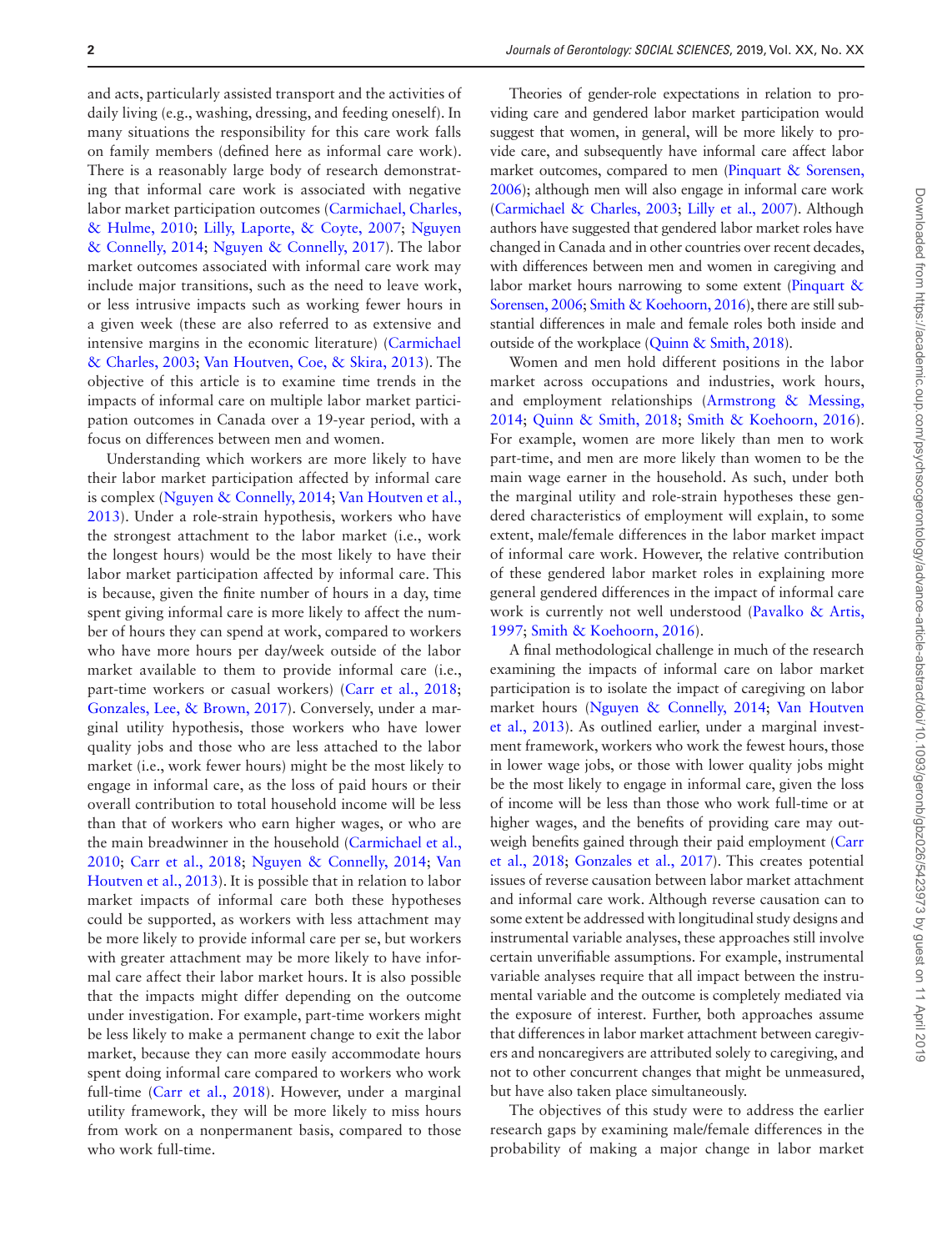attachment (to either part-time or not working at all), or having a temporary absence from work, to care for elder relatives over the period 1997 through 2015. Secondary objectives were to examine the extent to which differences in labor market participation across occupations and employment relationships between men and women contribute to the male/female differences in these relationships, and to examine trends over time in the probability in informal care work affecting labor market participation outcomes. To address issues of reverse causality, the impact of informal care work on labor force attachment is obtained by directly asking respondents the reason for their current labor force attachment or reasons for not working, rather than inferring impact of informal care using differences in labor market attachment between those engaged in informal care work compared to those who are not.

We have the following hypotheses related to our analyses. We expect that women will be more likely to have informal care work that affects their labor market participation compared to men, and that differences between men and women in relation to likelihood of labor market impacts will be consistent over time (gendered role expectations). We expect that part-time workers will be less likely to take time off work to provide informal care, as they have more nonwork hours in which care can be provided compared to workers who work full-time (role-strain). However, we expect workers who are the main income earner in their household will be less likely to take time off work due to informal care (marginal utility framework). Although we expect that women will be both more likely to work part-time and be less likely to be the main income earner in their household, we hypothesize that adjustment for these gendered labor market factors will only minimally affect male/female differences in labor market disruption due to informal care work.

#### **Method**

This article uses secondary data from Statistics Canada's Labour Force Survey (LFS). The LFS is a monthly survey carried out by Statistics Canada with the objective of providing information on trends in labor market participation and hours of work across major occupational and industrial sectors in Canada ([Statistics Canada, 2012\)](#page-10-8). The LFS surveys approximately 56,000 Canadian households per month. Households remain in the sample for six consecutive months, with one sixth of the sample rotated out, and replaced by a new group of households each month. The target population for the LFS is the civilian, noninstitutionalized population 15 years and older residing in all of Canada's provinces and territories. Persons living on Aboriginal reserves, full-time members of the Canadian Armed Forces, and the institutionalized population are excluded from coverage, as are households in extremely remote areas. Statistics Canada estimates these groups represent less than 2% of the Canadian population aged

15 and older, and that these exclusions do not limit the ability of the LFS to be representative of its target population [\(Statistics Canada, 2012](#page-10-8)). The household nonresponse to the LFS is estimated to be approximately 10%. Nonresponse is dealt with through an adjustment of sampling weights [\(Statistics Canada, 2012\)](#page-10-8)

For the purpose of this analysis we used microdata files for the LFSs for the years 1997–2015 inclusive. The year 1997 was chosen as the starting point for the analysis, as the questions asked in the LFS changed in this survey year ([Statistics Canada, 2012\)](#page-10-8). For each survey cycle, the analysis was restricted to non-self-employed respondents aged 40 and older who were either currently working or not working because they were caring for an elderly relative but had worked at some stage in the past year (*N* = 5,871,850 survey responses over the 19-year study period, with the number of responses examined ranging from 249,593– 342,819 annually). The exclusion of respondents aged less than 40 years reflects the low proportion of workers within this demographic group who engage in informal care, and is consistent with other research in this area [\(Carr](#page-9-4)  [et al., 2018;](#page-9-4) [Gonzales et al., 2017;](#page-9-5) [Longacre, Valdmanis,](#page-9-7)  [Handorf, & Fang, 2017](#page-9-7)).

#### Outcomes: Impact of Care Work for Elderly Relatives (Aged 60 and Older) on Labor Market Participation

The LFS includes multiple questions about reasons for not currently working (for respondents who have worked in the previous 12 months), reasons for working part-time (less than 30 hr per week); and reasons for respondents not working the normal number of hours they usually work in the week of the survey. Multiple options are available for each of these outcomes, one of which is "Caring for an elder relative (60 years of age or older)".

This question offers some advantages over previous analyses examining differences in labor market status or hours of work between respondents who are engaged in informal care work versus those who are not, as it specifically asks the respondent to determine if their current labor market status or hours of work in the previous week is attributable to their informal care work.

Using these responses, we defined the following outcomes:

- 1. Respondents who were currently not working due to caring for elderly relatives;
- 2. Respondents who were working part-time as a result of caring for elderly relatives; and
- 3. Respondents who had taken time off work in the last week to care for an elderly relative.

Information on the number of hours the respondent was away from work to care for elderly relatives is collected for all respondents who had a temporary absence from work (outcome three given earlier). As such, we also examined the number of hours taken off work to care for elderly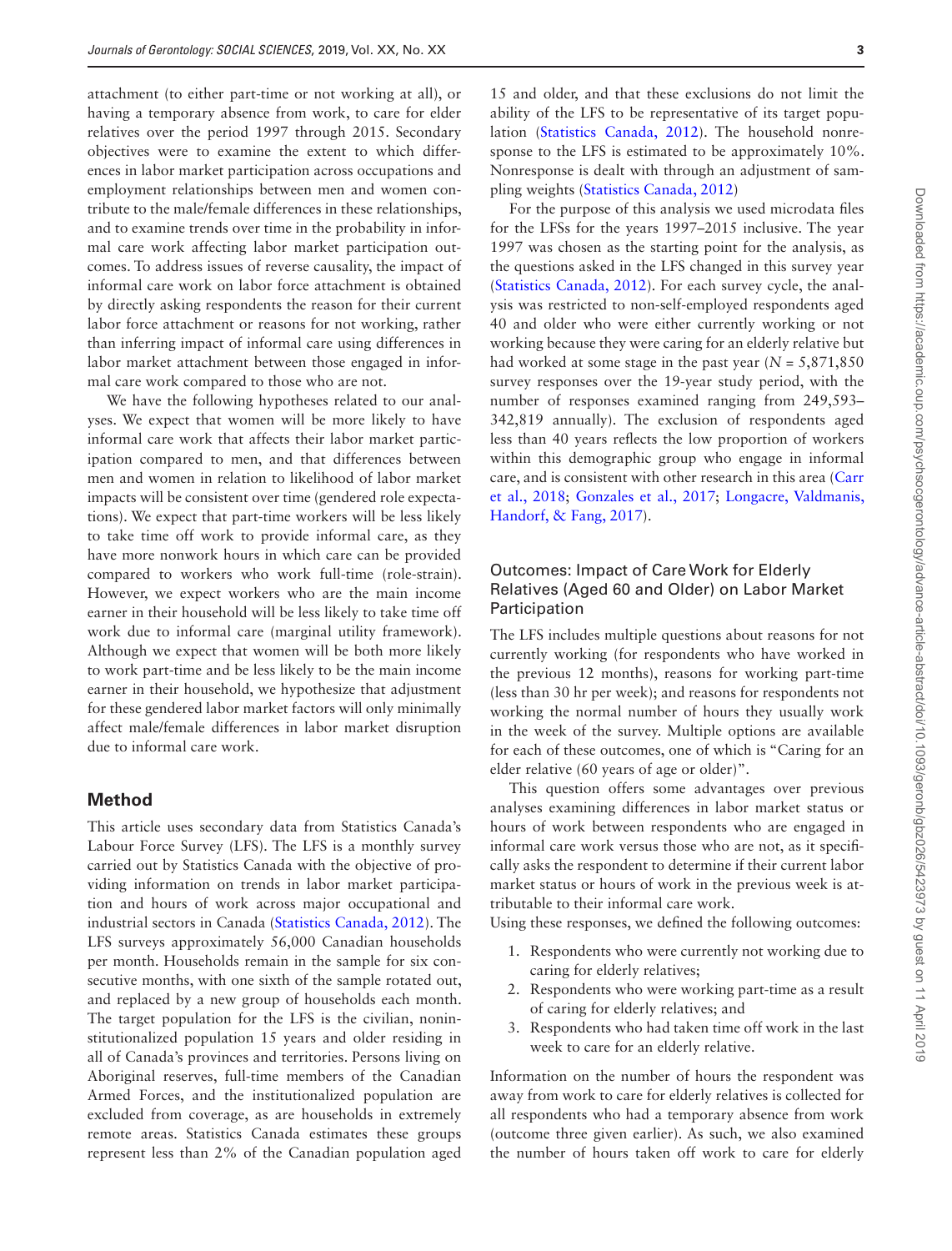relatives among those respondents who had taken some time off. For respondents who missed a full week of work, we used the hours usually worked per week to indicate the number of hours missed.

#### Main Independent Variable

The main variable for this analysis was male or female, as reported by the respondent. For all analyses females were compared to males.

#### Covariates Focused on Gendered Labor Market Participation

To examine these gendered labor market participation factors, we used the following variables which might be associated with informal care affecting labor market participation, and are potentially differentially distributed across male and female labor force participants.

- 1. The amount of sex segregation in the respondent's occupation operationalized as four groups (occupations with more than 70% men—most masculine; occupations 50%–69% men; occupations with 50%–69% women; occupations with 70% or more women—most feminine). Examples of the specific types of occupations worked by men and women within each of these categories are provided in [Supplementary Table 2](http://academic.oup.com/psychsocgerontology/article-lookup/doi/10.1093/geronb/gbz026#supplementary-data);
- 2. To determine if the respondent was likely the main wage earner in the household we used the reported weekly wages from the respondent, compared to the weekly wages of their partner (if applicable). If the respondent earned more than \$150 more than their spouse per week (\$7,800 per year) they were classified as the main income earner. If the respondent did not have a spouse, they were also classified as the main income earner. All other groups of respondents (those earning similar weekly wages as their spouse/ partner, and those earning less) were classified as non–main income earners;
- 3. Hours of work: Based on the usual hours of work respondents were classified into the following groups: working 1–14 hr; working 15–34 hr; working 35–40 hr; working 41–49 hr; and working 50 or more hours. When examining leaving the labor market, we used the hours of work in the respondent's previous job (full-time vs part-time).

Models were also adjusted for the following labor market variables: If the respondent was working in a nonpermanent or in a permanent job (yes/no); if they were a member of a union or collective bargaining agreement (yes/no); how long they has been working in their current job (less than 1 year, 1–3 years, 3–5 years, 5–10 years, more than 10 years); and the number of employees at their workplace (less than 20 employees; 20–99 employees; 100–499 employees; more than 500 employees).

#### **Other covariates**

We included several other variables that may be differentially associated with male/female (our primary independent variable), and also might be associated with labor market changes due to informal care. These measures included the year and month of the survey, the age of the respondent, if they had dependent children, marital status and if their spouse worked, if they lived in a rural or urban location, and their province of residence.

#### Analyses

Initial descriptive analyses examined the percentage and number of respondents who had changed their labor market attachment due to caring for elderly relatives, and the percent and number of the employed labor force who had missed some time off work in the past week due to caring for elderly relatives. These estimates were provided by survey year, and where sample size permitted estimates were provided separately for men and women. Descriptive analyses also estimated the total number of hours lost due to temporary part and full absences from work in the LFS week, by survey year, separately for men and women.

To examine male/female differences in labor market disruption due to care work, and the extent to which these differences can be explained by the gendered nature of labor market roles, we ran a series of nested regression models both with and without these gendered covariates. The first model included an adjustment for age, marital status and if the respondent's spouse was working, presence of children, urban/rural living location, and the province of residence. A second model additionally included variables related to gendered labor market participation. For the outcome of permanently leaving the labor market these included occupational segregation and the hours of work (part-time vs full-time). For the outcome of working part-time as the result of caring this included occupational segregation, with additional adjustment for job tenure, membership in a union or collective bargaining agreement and workplace size. Work hours were not included in this model, as this measure is captured by the outcome. For the models examining temporary absence and the length of absences once taken, gendered labor market factors included hours of work, main income earner status and occupational segregation, with additional adjustment for the job tenure, union/Collective Bargaining Agreement membership, and workplace size.

For models examining change in labor market attachment and temporary absences from work due to caring for elderly relatives, we conducted a logistic regression model as these outcomes were binary (yes/no). For the model examining the number of hours absent from work in the survey week due to caring for elderly relatives, we used an ordinary least squares regression model, after checking that the distribution of variable of hours away from work in the previous week was normally distributed. The samples for these final models were only respondents who had taken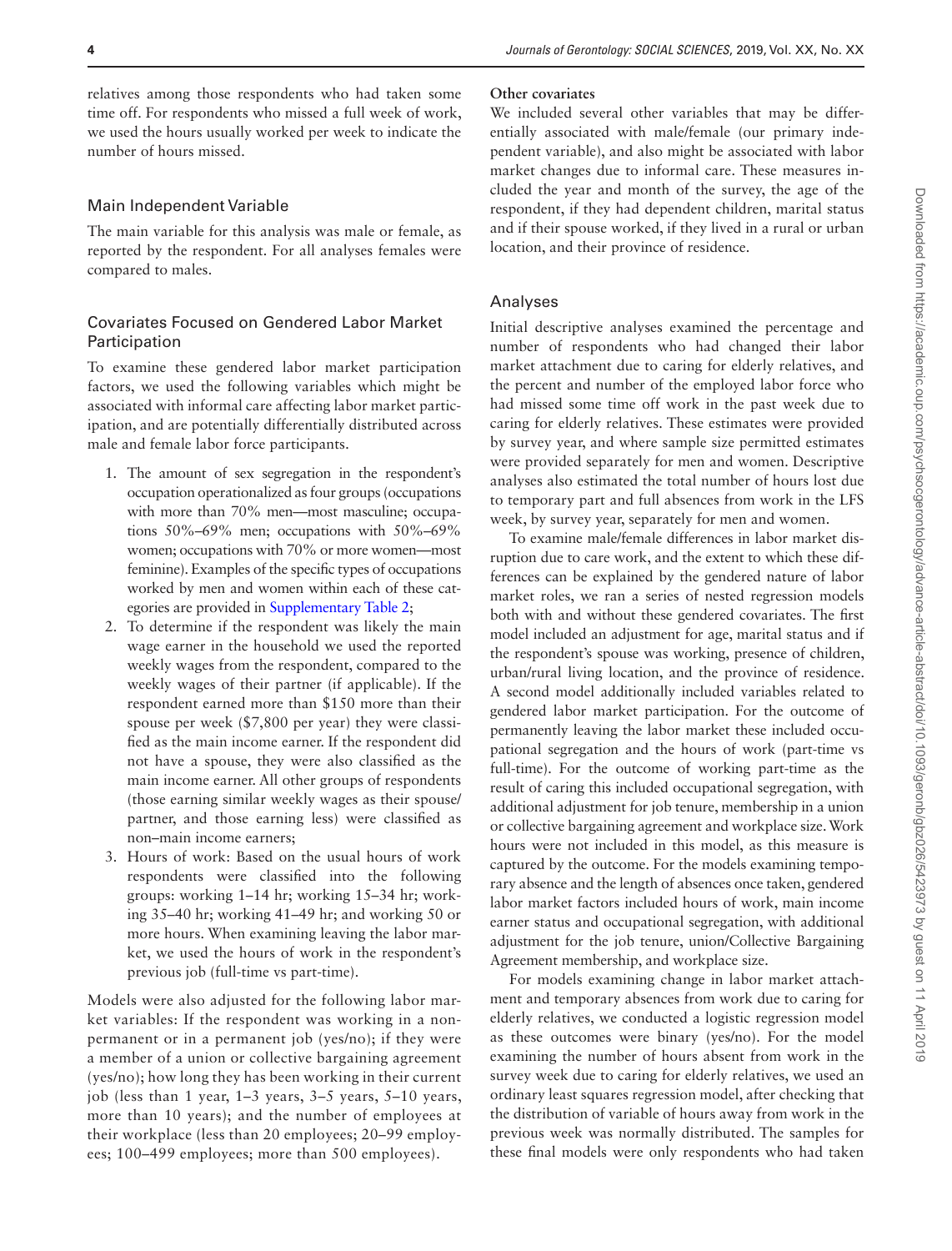time off in the survey week for informal care work. For each outcome we also ran models including a multiplicative term to examine if the association between survey year and each outcome differed for men and women. To further examine changes in trends over time we undertook an analysis of time trends using Joinpoint Trend Analysis Software from the National Cancer Institute [\(National](#page-10-9)  [Cancer Institute, 2017](#page-10-9)). This program analyses rate data to find the best model to summarize the time trend over the study years using a Monte Carlo permutation method to test apparent changes in trends.

For all models, we included weights developed by Statistics Canada that take into account the probability of selection for the survey and the small nonresponse in the sample. In addition, to account for the clustering of responses within respondents over time, and within households we used the SURVEY commands in SAS, version 9.4 (PROC SURVEYLOGISTIC and PROC SURVEYREG), with the ID for the household included as a clustering variable ([The SAS Institute, 2017](#page-10-10)).

#### **Results**

[Figure 1](#page-4-0) presents descriptive information on the percentage of respondents in each year of the labor force survey who had various types of labor market disruption due to caring for elderly relatives. Owing to small numbers of respondents leaving the labor market, and permanently working part-time, to care for elderly relatives, these two outcomes are combined in the figure. In general, the prevalence of all outcomes increased between 1997 and 2014. The percentage of labor market participants who had permanently changed their labor market status (to either not working or working part-time) to care for relatives ranged from just more than 3,300 respondents in 1997 (0.07% of the labor force) to a maximum of just less than 15,000 respondents in 2012 (0.2% of the labor force). Owing to the small number of men who had left the labor market permanently, in accordance with Statistics Canada guidelines in data suppression, it was not possible to present trends separately for men and women for this outcome.

The average percent of the labor market who had a temporary absence from work in any week increased from 0.04% (representing approximately 1,890 workers per week in 1997) to 0.14% of workers (representing approximately 10,600 workers per week in 2012). Between 2005 and 2015 it was possible to examine trends separately for men and women. With a few exceptions, in each year, the prevalence and numbers of temporary absences were more than double for women compared to men. We also estimated the average number of hours lost per week, among those people who took a temporary absence to care for an elderly relative. Average hours lost from work per week across the labor market increased from just more than



<span id="page-4-0"></span>**Figure 1.** Average monthly estimates of the percent of the labor force who (A) have left the labor force or moved to part-time work due to caring for elderly relatives; or (B) and (C) had an absence from work in the last week to care for elderly relatives.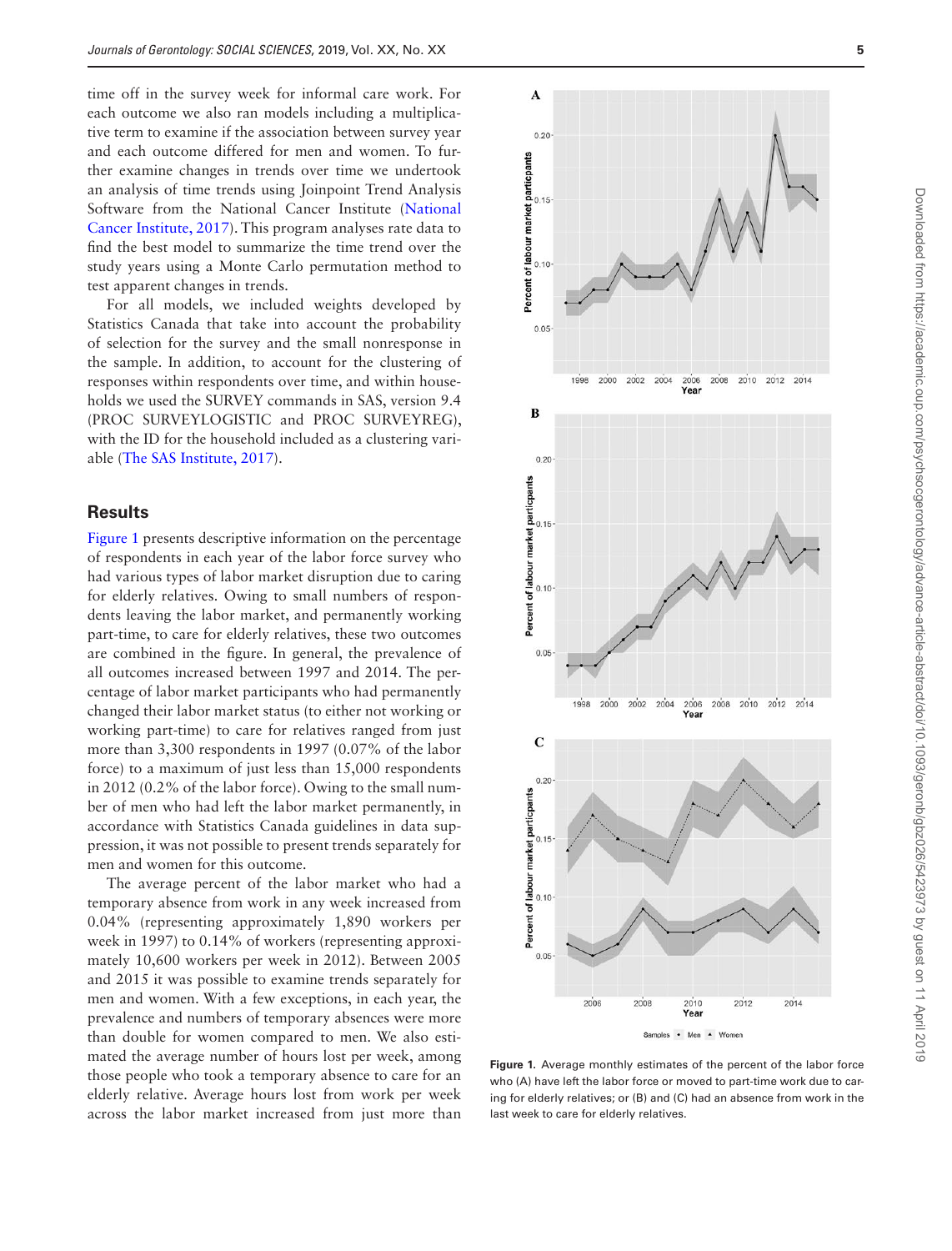|                                                    | Model 1   |                | Model 2   |                  |
|----------------------------------------------------|-----------|----------------|-----------|------------------|
|                                                    | <b>OR</b> | 95% CI         | <b>OR</b> | 95% CI           |
| Sex                                                |           |                |           |                  |
| Male                                               | Ref       |                | Ref       |                  |
| Female                                             | 1.97      | 1.52 to 2.54   | 1.73      | 1.23 to 2.41     |
| Survey year                                        | 1.04      | 1.02 to $1.06$ | 1.04      | 1.02 to $1.07$   |
| <b>Working Status</b>                              |           |                |           |                  |
| Full-time                                          |           |                | Ref       |                  |
| Part-time                                          |           |                | 2.86      | 2.22 to 3.69     |
| Occupational segregation                           |           |                |           |                  |
| Occupations with 70% of more men (most masculine)  |           |                | Ref       |                  |
| Occupations with 50%-69% men                       |           |                | 0.93      | $0.62$ to $1.40$ |
| Occupations with 50%–69% women                     |           |                | 1.22      | 0.82 to 1.82     |
| Occupations with 70% or more women (most feminine) |           |                | 0.81      | $0.56$ to $1.18$ |

<span id="page-5-0"></span>**Table 1.** Adjustedª Odds Ratios and 95% Confidence Limits for Permanently Leaving the Labor Market to Care for Elderly Relative (60+ Years of Age). Employed Labor Market Participants Aged 40 Years of Age and Older, Including Those Not Working Due to Caring for Elderly Relatives. 1997 Through 2015 (*N* = 5,871,850)

*Note*: CI = confidence interval; OR, odds ratio.

a Estimates adjusted for all variables in the table and in addition age (continuous), survey month, province, urban/rural living location, working status of spouse, and presence of children younger than 12 years in the household.

30,500 hr in 1997, peaking at just more than 174,026 hr in 2012, reducing slightly to just more than 164,060 hr in 2015 (estimates not presented, but available on request). Given this is an estimate of the average weekly number of hours lost, these numbers equate to just more than 8.5 million hours which are lost from work due to informal care work among Canadian labor market participants aged 40 and older, in 2015. Across study years, the number of hours lost was approximately 2 –3 times larger among women compared to men (results not shown but available on request).

[Table 1](#page-5-0) presents the estimates for a series of nested regression models examining the probability of permanently leaving the labor market due to caring for elderly relatives. The first model is adjusted for covariates, with the second model additionally adjusting for variables describing gendered labor market roles. Descriptive information on all study variables is available in [Supplementary Table](http://academic.oup.com/psychsocgerontology/article-lookup/doi/10.1093/geronb/gbz026#supplementary-data)  [1.](http://academic.oup.com/psychsocgerontology/article-lookup/doi/10.1093/geronb/gbz026#supplementary-data) After adjusting for covariates women were almost twice as likely (OR 1.97, 95% CI 1.52–2.54) to have left the labor market compared to men. The estimate for survey year demonstrates that the probability of leaving the labor market has increased over the study period (on average 4% per year). Joinpoint analyses for trends indicated no change in the time trend over the study period. Adjustment for working status and occupational segregation slightly attenuated differences between men and women, although women were still more likely to have permanently left the labor market (OR 1.73, 95% CI 1.23–2.41).

[Table 2](#page-6-0) presents the odds of working part-time due to caring for elderly relatives. Women were more than 8 times more likely to be working part-time due to care work (OR 8.27, 6.85–9.98), with the probability of working part-time due to care work increasing over the study period (OR 1.04, 1.03–1.05). Joinpoint analyses indicated no change in the

time trend over the study period. Additional adjustment for occupational segregation, job tenure, being a member of a union of collective bargaining agreement, and workplace size attenuated differences between men and women; however, women were still more than 5 times more likely to be working part-time. In addition, respondents in occupations with a higher proportion of women (most feminine occupations), were twice as likely to be working part-time, compared to respondents in the most masculine occupations (OR 2.01, 95% CI 1.54–2.63), with this likelihood increasing with increasing female participation within occupations.

[Table 3](#page-6-1) presents the odds ratios for models examining taking a temporary absence from work in the last week. Women were more than twice as likely (OR 2.41, 2.21– 2.64) than men to have taken a temporary absence. The probability of taking an absence increased on average 6% each year over the study period (OR 1.06, 1.05–1.07). Joinpoint analyses for trends indicated that there was a difference in the trend in the period 1997–2005, compared to 2006–2015, with a flatter trend in the latter period  $(OR_{1997-2005} = 1.12, 1.09-1.15; OR_{2006-2015} = 1.03, 1.01-1.05).$ Adjustment for hours of work, main earner status, occupational segregation, job tenure, if the respondent was a member of a union of collective bargaining agreement, and workplace size slightly attenuated male/female differences (OR 2.01, 1.78–2.27). Respondents who were the main income earner were less likely to have taken a temporary absence (OR 0.79, 0.70–0.91), and respondents in occupations with a greater proportion of women were more likely to have taken a temporary absence. No clear relationship was observed between working hours and taking a temporary absence from work.

[Table 4](#page-7-0) presents ordinary least squares estimates for the number of hours taken off work in the last week, only among those respondents who had taken a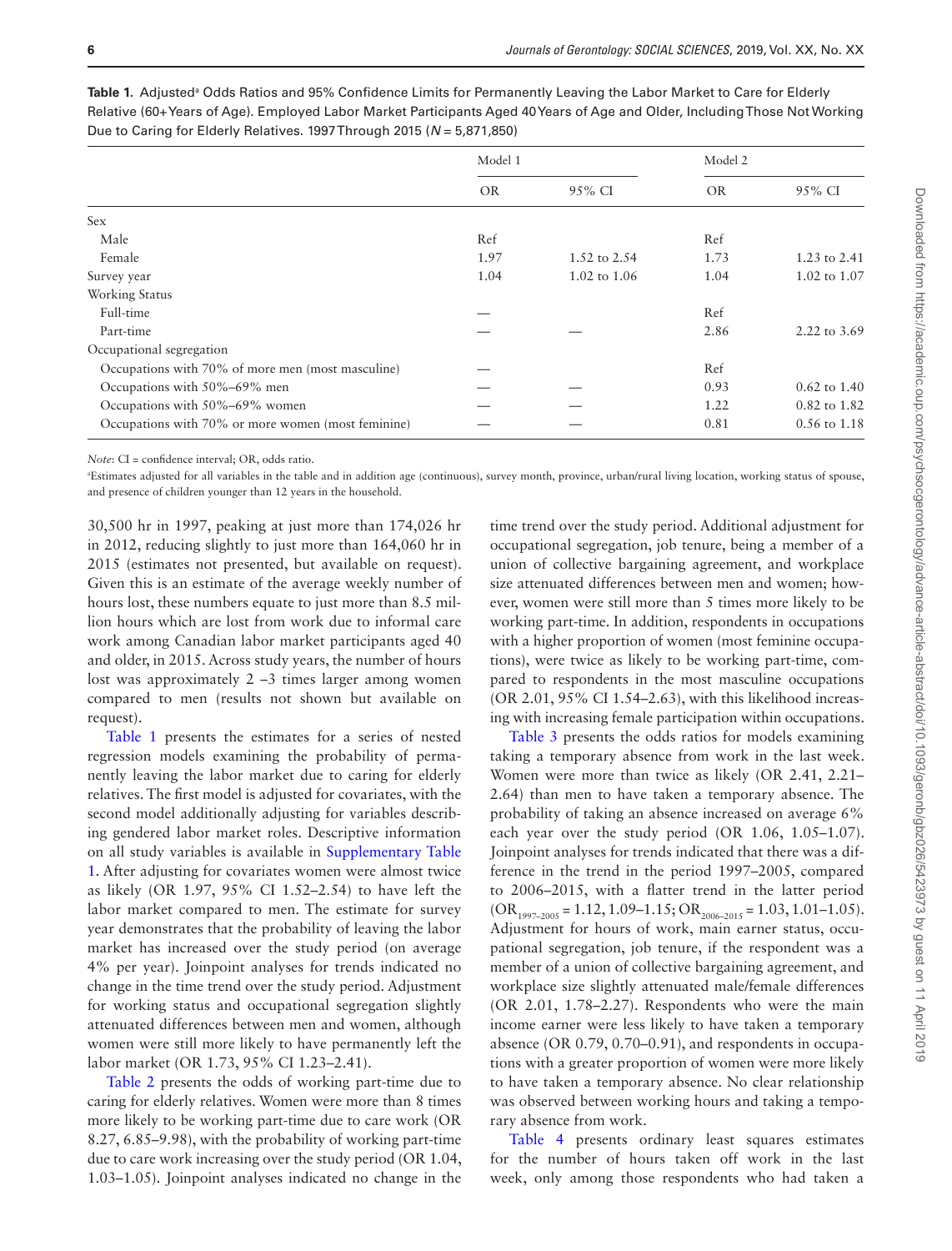Sex

<span id="page-6-1"></span>Male Ref Ref Female 6.85 to 9.98 5.52 4.28 to 7.13 Survey year 1.04 1.03 to 1.05 1.04 1.03 to 1.05 Occupational segregation Occupations with 70% of more men (most masculine) *—* Ref Occupations with 50%–69% men *— —* 1.12 0.84 to 1.48 Occupations with 50%–69% women *— —* 1.67 1.26 to 2.21 Occupations with 70% or more women (most feminine) *— —* 2.01 1.54 to 2.63 *Note*: CI = confidence interval; OR, odds ratio. a Estimates adjusted for all variables in the table and in addition age (continuous), survey month, province, urban/rural living location, working status of spouse, and presence of children younger than 12 years in the household. b Model two estimates additionally adjusted for job tenure, member of union or collective bargaining agreement, and workplace size. **Table 3.** Adjustedª Odds Ratios and 95% Confidence Limits for Taking Time Off Work in the Past Week to Care for Elderly Relative (60+ Years of Age). Employed Labor Market Participants aged 40 Years of Age and Older. 1997 Through 2015 (*N* = 5,869,693) **Model 1 Model 2b** OR 95% CI OR 95% CI Sex Male Ref Ref Female 2.41 2.21 to 2.64 2.01 1.78 to 2.27 Survey year 1.05 to 1.07 1.06 1.07 1.06 1.07 1.06 1.07 1.05 to 1.07 1.05 to 1.07 Hours of work 1–14 hr per week *— —* 1.00 0.81 to 1.23 15–34 hr per week *— —* 1.15 1.03 to 1.28 35–40 hr per week *—* Ref 41–49 hr per week *— —* 1.03 0.84 to 1.26 More than 50 hr per week *— —* 1.02 0.82 to 1.28 Main income earner No **—** Ref Yes *— —* 0.79 0.70 to 0.91 Occupational segregation Occupations with 70% of more men (most masculine) *—* Ref Occupations with 50%–69% men *— —* 1.12 0.96 to 1.30

<span id="page-6-0"></span>**Table 2.** Adjustedª Odds Ratios and 95% Confidence Limits for Permanently Working Part-Time in Order to Care for Elderly Relative (60+ Years of Age). Employed Labor Market Participants Aged 40 Years of Age and Older, Excluding Those Not Working Due to Caring for Elderly Relatives. 1997 Through 2015 (*N* = 5,869,693)

**Model 1 Model 2b**

OR 95% CI OR 95% CI

*Note*: CI = confidence interval; OR, odds ratio.

a Estimates adjusted for all variables in the table and in addition age (continuous), survey month, province, urban/rural living location, working status of spouse, and presence of children younger than 12 years in the household.

Occupations with 50%–69% women *— —* 1.27 1.09 to 1.47 Occupations with 70% or more women (most feminine) *— —* 1.23 1.06 to 1.41

b Model two estimates additionally adjusted for job tenure, member of union or collective bargaining agreement, and workplace size.

temporary absence  $(n = 4,572)$ . No statistical differences were observed between men and women or across survey years in the first model. After adjustment for various work status measures women took just more than 2.5 hr more off work than men. The hours a respondent usually worked

was associated with the time taken off work, with respondents who worked more hours per week having to take more hours off work, than respondents who worked fewer hours. No differences were observed across main income earner status, or occupational segregation measures.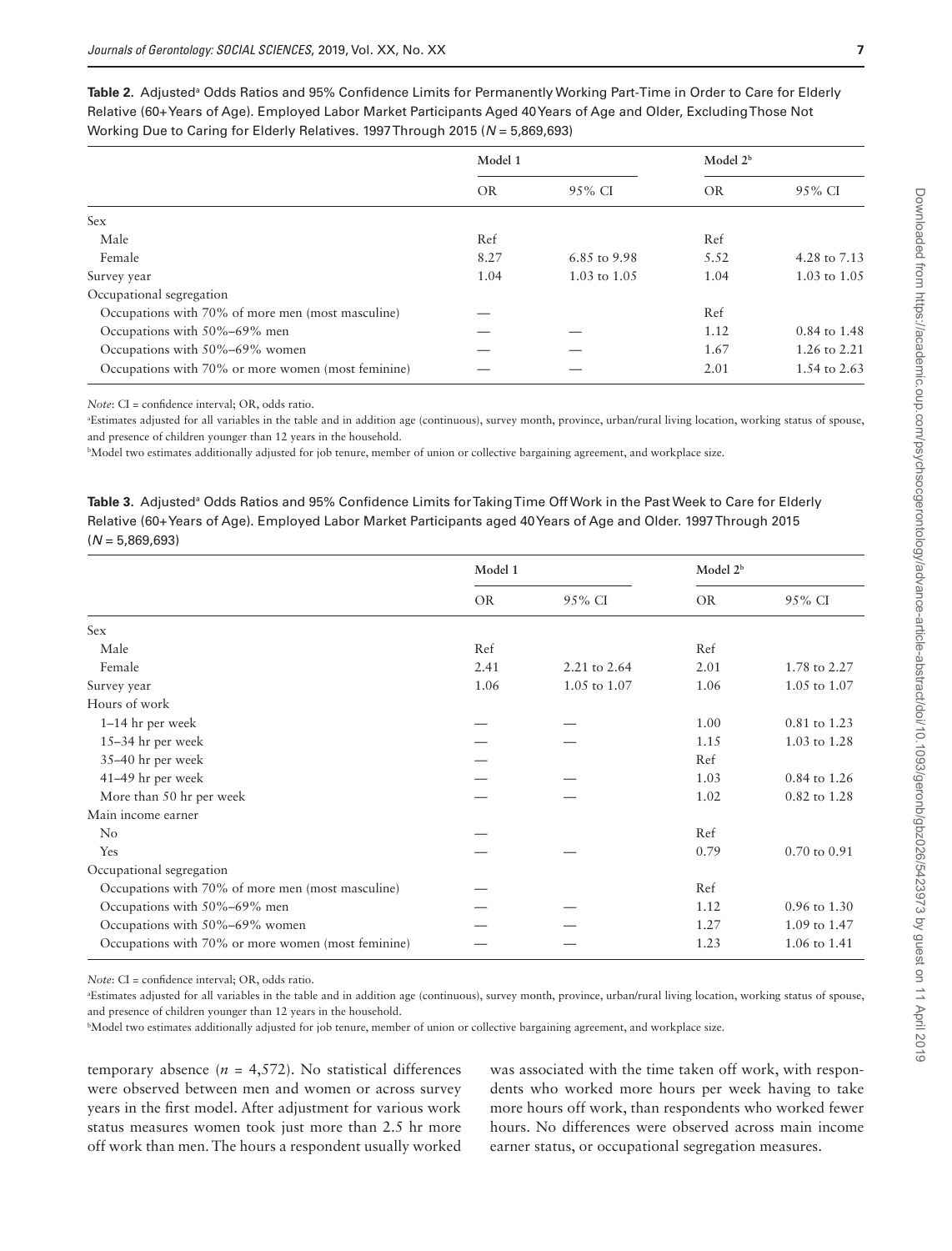|                                                    | Model 1 |                 | Model 2 <sup>b</sup> |                     |
|----------------------------------------------------|---------|-----------------|----------------------|---------------------|
|                                                    | Est     | 95% CI          | <b>OR</b>            | 95% CI              |
| Sex                                                |         |                 |                      |                     |
| Male                                               | Ref     |                 | Ref                  |                     |
| Female                                             | 1.06    | $-0.12$ to 2.24 | 2.68                 | 1.14 to 4.21        |
| Survey year                                        | 0.04    | $-0.07$ to 0.14 | 0.03                 | $-0.08$ to 0.13     |
| Hours of work                                      |         |                 |                      |                     |
| 1-14 hr per week                                   |         |                 | $-10.07$             | $-11.29$ to $-8.84$ |
| 15-34 hr per week                                  |         |                 | $-1.21$              | $-2.34$ to $-0.07$  |
| 35–40 hr per week                                  |         |                 | Ref                  |                     |
| 41–49 hr per week                                  |         |                 | 3.92                 | 0.82 to 7.01        |
| More than 50 hr per week                           |         |                 | 11.04                | 6.87 to 15.21       |
| Main income earner                                 |         |                 |                      |                     |
| $\rm No$                                           |         |                 | Ref                  |                     |
| Yes                                                |         |                 | 0.97                 | $-0.73$ to 2.67     |
| Occupational segregation                           |         |                 |                      |                     |
| Occupations with 70% of more men (most masculine)  |         |                 | Ref                  |                     |
| Occupations with 50%-69% men                       |         |                 | $-1.45$              | $-3.34$ to 0.43     |
| Occupations with 50%-69% women                     |         |                 | $-0.52$              | $-2.42$ to 1.37     |
| Occupations with 70% or more women (most feminine) |         |                 | $-0.66$              | $-2.46$ to 1.14     |

<span id="page-7-0"></span>**Table 4.** Adjustedª Ordinary Least Squares Estimates and 95% Confidence Limits for the Number of Hours Taken Off Work in the Past Week to Care for Elderly Relative (60+ Years of Age). Employed Labor Market Participants Aged 40 Years of Age and Older, Who Have Taken Time Off Work in the Last Week. 1997 Through 2015 (*n* = 4,572)

*Note*: CI = confidence interval.

a Estimates adjusted for all variables in the table and in addition age (continuous), survey month, province, urban/rural living location, working status of spouse, and presence of children under 12 in the household.

b Model two estimates additionally adjusted for job tenure, member of union or collective bargaining agreement, and workplace size.

For each of the earlier analyses we also examined if the increasing trend for each outcome over time differed for men compared to women, using a multiplicative interaction term between sex and survey year. This interaction was only statistically significant for the outcome of permanently leaving the labor market, with the interaction term suggesting the increase in the outcome over time was stronger among men (10% increased likelihood per year) compared to women (2% increased likelihood per year).

#### **Discussion**

As the Canadian population ages, it is likely that increasing numbers of labor force participants will be engaged in informal care work for elderly relatives ([Fast, 2015](#page-9-8)). Although men and women are engaged in informal care work to differing extents ([Carmichael & Charles, 2003](#page-9-3); [Jacobs, Laporte, Van Houtven, & Coyte, 2014](#page-9-9); [Van](#page-10-4)  Houtven et al., 2013), few studies have examined male/ female differences in the impact of informal caregiving on work outcomes, how gendered labor market roles impact these differences, and if these differences have narrowed or widened over time. The purpose of this study was to address these research gaps using large, representative samples of the Canadian labor market over a 19-year period. We observed the proportion of respondents who made a permanent change in employment (left the labor market or were working part-time due to informal care work) had increased over the study period, although this was still less than 0.2% of employed labor force participants aged 40 and older. Similarly, the proportion of the labor market who had missed work in the last week to provide informal care increased over the study period. Although the trends in increases over time were similar for permanently leaving the labor market, and working part-time to care for elderly relatives, we observed a difference in the time trend for temporary absences from work, with a steeper year over year increase between 1997 and 2005 (OR for each year change = 1.12, 95% CI 1.09–1.15), compared to 2006 to 2015 (OR for each year change = 1.03, 95% CI 1.01–1.05).

Between the period 2005 to 2015, women were approximately twice as likely to miss work compared to men, with these differences between men and women remaining relatively stable between 2005 and 2015. Among individuals who missed work, women took marginally more time off, compared to men. Although adjustment for gendered differences in labor market participation among men and women attenuated these estimates to varying extents, women were still more likely than men to have each outcome, even when these factors were taken into account. Taken together, in the most recent time period (2015) almost 12,000 Canadians have permanently changed their employment due to informal care work, and just less than 10,000 other Canadians took time away from work each week due to informal care work. It was estimated that just more than 8.5 million hr are lost from paid employment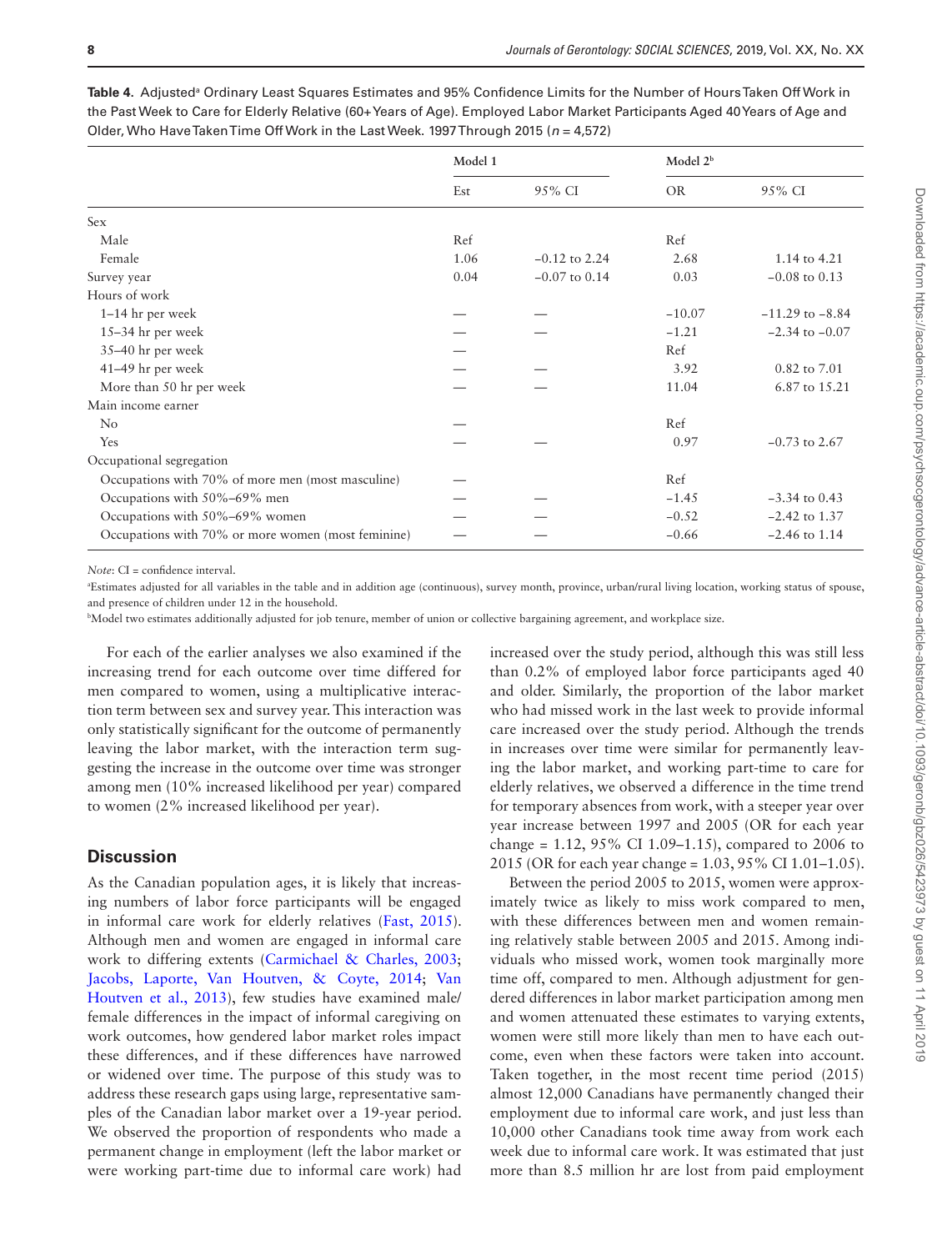annually in 2015 due to informal care work, with approximately two thirds of these hours being among female labor force participants, despite their weaker attachment to the labor market in general.

We had hypothesized that respondents who were working fewer hours would be less likely to take time off work to care for elderly relatives, as they had more nonwork hours available to them in general (role-strain hypothesis). Although we observed no clear relationship between number of usual work hours and the probability of taking time off work to care for elderly relatives, we did observe that when taking time off work, those respondents working fewer hours as part of their normal work schedule, took fewer hours off work, partially supporting this hypothesis. We had also hypothesized, within a marginal utility framework, that respondents who were the main income earner in their household would be less likely to take time off work. Supporting our hypothesis, we did observe that respondents who were the main income earners were less likely to have a temporary absence from work, although we observed no difference in the number of hours taken per absence. We also observed that workers who were working part-time had a more than 2.5 increase in their likelihood to leave the labor market to care for an elderly relative, compared to those working full-time. This finding does not support the suggestion that those working part-time might more easily accommodate informal care work, without having to make a permanent change in labor market participation.

It should be noted that the outcomes examined in this study are probably the tip of the iceberg related to informal care work. It is likely that many labor market participants have and will spend time engaged in informal care work, which does not always result in having to take time off work. As such, our estimates should not be generalized to total hours of informal care work undertaken by Canadian workers, nor should the differences between men and women reported in this article be generalized to differences in total hours of informal care work between men and women (both inside and outside of the labor market).

Comparing our results with previous research is hindered by the comparability between our outcomes and the outcomes previously examined. Most work in this area has examined differences in labor market engagement, or hours of work, or wages, between respondents reporting providing care and those who do not [\(Lilly et al., 2007](#page-9-2)). These articles generally find modest impacts on labor market attachment (absolute differences in employment participation less than 5%), but that providing care does have important impacts on the number of hours worked ([Lilly et al., 2007;](#page-9-2) [Van](#page-10-4)  [Houtven et al., 2013](#page-10-4)). Our results are generally similar, as the proportion of the labor market who report taking hours off work to engage in informal care annually is higher than the proportion of workers who make a permanent change in employment. It should be noted, however, that in many of the previous analyses in this area hours of work refer to the hours generally worked, as opposed to the outcome in our article, which refers to hours specifically not worked in the previous week, assessed on a monthly basis.

It is important to note that for the most part, gendered labor market factors explain only a relatively small proportion of male/female differences in informal care work. Even though respondents in more feminine occupations were more likely to be working part-time or to take time off work to care for elderly relatives, compared to those in the most masculine occupations, women were still 5 times more likely to be working part-time due to care work, and twice as likely as men to have a temporary absence from work, even after accounting for these factors. As such, based on our results, even if men and women were attached to the labor market in similar ways (e.g., part-time work vs full-time work), and working in similar occupations, women would still be 73% more likely to permanently leave the labor market, more than 5 times more likely to be working part-time due to informal care work, and twice as likely to take time off each week due to informal care. Further, when they did take time off work, women would take approximately 160 min more off work per week, compared to men.

Our study does have strengths and limitations. We do not know if people were paid during their absence from work, or if they would have liked to take an absence from work for informal care work but were unable to due to workplace demands or financial necessity. We also do not know what role the respondent plays in caregiving (e.g., are they the primary carer and is the recipient of the care inside or outside of their house), the relationship the respondent has to the care recipient, and how informal care affects other nonwork time use (e.g., housework, child care, and leisure time activities). It is likely these factors would affect the number of hours required for informal care [\(Jacobs et al.,](#page-9-9)  [2014](#page-9-9); [Nguyen & Connelly, 2014\)](#page-10-2). The brevity of information available to us, however, is balanced by the large and representative sample available to us for this study, with information captured over multiple contiguous time periods. This allowed estimation of trends in informal care work, which can be generalized to the Canadian labor market ([Statistics Canada, 2012\)](#page-10-8). In addition, due to the questions available to us, we were able to estimate changes in labor market attachment, and hours away from work, that each respondent attributed directly to informal care work. Although the measure used in our analyses, which involves a direct attribution from a respondent, has strengths over comparing work hours (or labor market status) between respondents who provide care for elderly relatives and those that do not, it is not without its own limitations. It is possible that a workers' ex-post justification for their employment status may not be an accurate representation of the potentially complex decision to leave the labor market or to work part-time. It is possible that workers with elderly parents may be more likely to justify their employment status through caregiving responsibilities, irrespective of their initial reason for changing employment status. In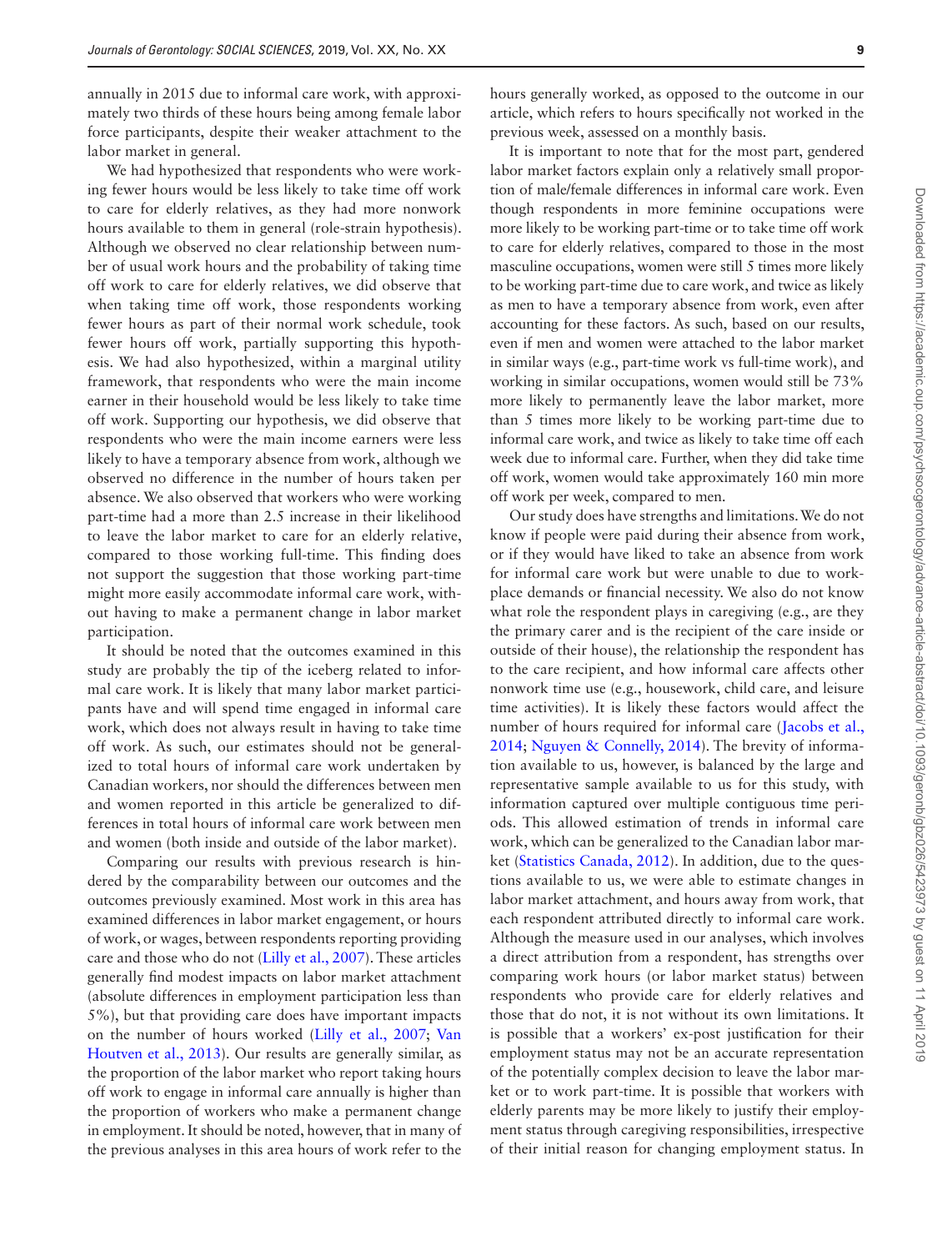addition, it is also possible that these justifications may differ for men and women. Future work in this area should continue to improve on accurately assessing the impacts of informal care work on various labor market outcomes.

In conclusion, the permanent and temporary impacts of informal care work on labor market participation in Canada have increased between 1997 and 2015. Given the demographic forces at play, specific to a growing elderly population, increasing longevity and continued retreat of the public health care system, it is very likely that the impacts of informal care work on labor market participation will continue to increase in the years ahead. For each labor market outcome in our article, women were more likely to be affected than men, with the gendered nature of employment having relatively small impacts on these male/female differences. This suggests that informal care work continues to be gendered, in that it is experienced more so by women. This has important implications for supervisors, managers, human resource professionals, and employers generally, with respect to being sensitive to, and responding to the gendered experience of caregiving, specifically for female employees. With the exception of leaving the labor market due to informal care work, trends in the increased probability of labor market disruption due to informal care were similar for men and women between 1997 and 2015. This suggests that the gendered burden of informal care work is not substantially changing, despite greater participation of women in the labor market. Future studies should examine the associated financial and health related impacts of these increases in informal care work using a gendered lens, and the imbalance in disruptions in labor market participation due to informal care between men and women. Studies are also encouraged to examine the role of flexible workplace practices and other carer-friendly workplace programs from a gendered perspective, in addressing the increased need for providing informal care among labor force participants [\(Williams et al., 2017\)](#page-10-11).

#### **Supplementary Material**

Supplementary data are available at *The Journals of Gerontology, Series B: Psychological Sciences and Social Sciences* online.

## **Funding**

P. Smith and A. Williams were supported by a Research Chair in Gender, Work and Health from the Canadian Institutes for Health Research (CIHR). The funding sources were not involved in the study design, in data analyses, and interpretation, in the writing of the article and in the decision to submit it for publication. The opinions, results, and conclusions reported in this article are those of the authors and are independent from the funding sources. No endorsement by CIHR is intended or should be inferred.

### **Author Contributions**

P. Smith and C. Mustard conceived the study. C. Cawley conducted the analyses under the supervision of P. Smith. All authors participated in the interpretation of study results and the writing and revision of the article.

# **Conflict of interest**

None declared.

#### **References**

- <span id="page-9-6"></span>Armstrong, P., & Messing, K. (2014). Taking gender into account in occupational health research: Continuing tensions. *Policy and Practice in Health and Safety*, **14**, 3–16. doi:10.1080/1477400 3.2014.11667794
- <span id="page-9-3"></span>Carmichael, F., & Charles, S. (2003). The opportunity costs of informal care: Does gender matter? *Journal of Health Economics*, **22**, 781–803. doi:10.1016/S0167-6296(03)00044-4
- <span id="page-9-1"></span>Carmichael, F., Charles, S., & Hulme, C. (2010). Who will care? Employment participation and willingness to supply informal care. *Journal of Health Economics*, **29**, 182–190. doi:10.1016/j. jhealeco.2009.11.003
- <span id="page-9-4"></span>Carr, E., Murray, E. T., Zaninotto, P., Cadar, D., Head, J., Stansfeld, S., & Stafford, M. (2018). The association between informal caregiving and exit from employment among older workers: Prospective findings from the UK household longitudinal study. *The Journals of Gerontology, Series B: Psychological Sciences and Social Sciences*, **73**, 1253–1262. doi:10.1093/geronb/gbw156
- <span id="page-9-8"></span>Fast, J. (2015). *Caregiving for older adults with disabilities: present costs, future challenges*. Retrieved from March 11, 2019, [https://](https://on-irpp.org/2JEDWGV﻿) [on-irpp.org/2JEDWGV](https://on-irpp.org/2JEDWGV﻿)
- <span id="page-9-5"></span>Gonzales, E., Lee, Y., & Brown, C. (2017). Back to work? Not everyone. Examining the longitudinal relationships between informal caregiving and paid work after formal retirement. *The Journals of Gerontology, Series B: Psychological Sciences and Social Sciences*, **72**, 532–539. doi:10.1093/geronb/gbv095
- <span id="page-9-0"></span>Health Council of Canada. (2007). *Why health care renewal matter: learning from Canadians with chronic health conditions*. Toronto, Ontario, Canada. March 11, 2019, [http://tools.](http://tools.hhr-rhs.ca/index.php?option=com_mtree&task=visit&link_id=6264&Itemid=109&lang=en﻿) [hhr-rhs.ca/index.php?option=com\\_mtree&task=visit&link\\_](http://tools.hhr-rhs.ca/index.php?option=com_mtree&task=visit&link_id=6264&Itemid=109&lang=en﻿) [id=6264&Itemid=109&lang=en](http://tools.hhr-rhs.ca/index.php?option=com_mtree&task=visit&link_id=6264&Itemid=109&lang=en﻿)
- <span id="page-9-9"></span>Jacobs, J. C., Laporte, A., Van Houtven, C. H., & Coyte, P. C. (2014). Caregiving intensity and retirement status in Canada. *Social Science & Medicine (1982)*, **102**, 74–82. doi:10.1016/j. socscimed.2013.11.051
- <span id="page-9-2"></span>Lilly, M. B., Laporte, A., & Coyte, P. C. (2007). Labor market work and home care's unpaid caregivers: A systematic review of labor force participation rates, predictors of labor market withdrawal, and hours of work. *Milbank quarterly*, **85**, 641–690. doi:10.1111/j.1468-0009.2007.00504.x
- <span id="page-9-7"></span>Longacre, M. L., Valdmanis, V. G., Handorf, E. A., & Fang, C. Y. (2017). Work impact and emotional stress among informal caregivers for older adults. *The Journals of Gerontology, Series B: Psychological Sciences and Social Sciences*, **72**, 522–531. doi:10.1093/geronb/gbw027